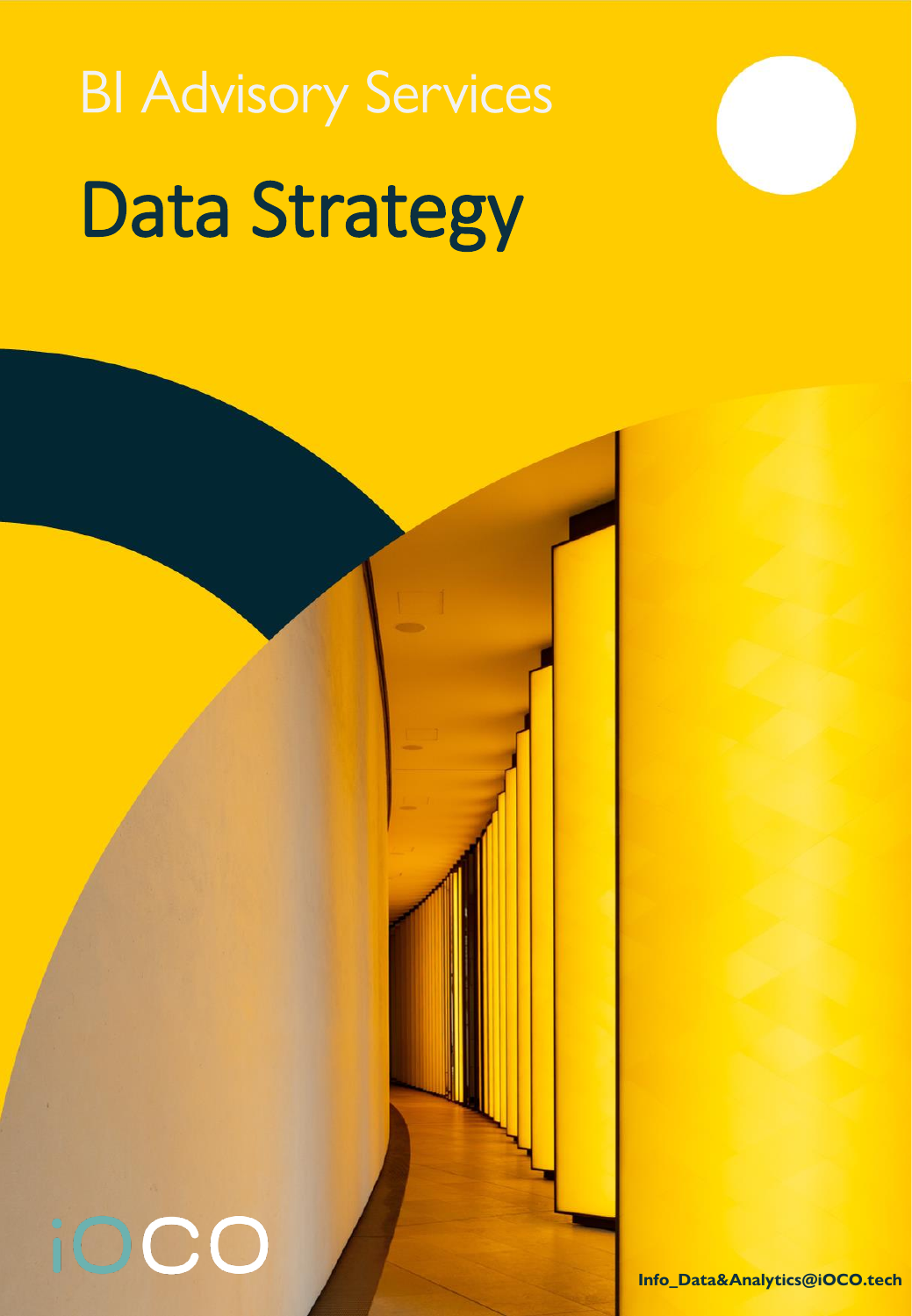As organisations face having to constantly react to fast-paced change, in the midst of greater competition, evolving markets, stricter compliance, coupled with large and disparate collections of data, the need for a more deliberate and strategic approach to collecting, distributing and interpreting data is paramount.

As a proponent of business analytics for over 30 years, Synergy has developed a Data Strategy advisory service, to answer this need. The purpose of such a strategy is to ensure alignment between business strategic objectives, and the data required to drive such initiatives.

We also focus on creative ways of finding **OUR PROCESS** business value from the significant data resources already in place.

Low-tech, guided, information discovery sessions are held with business users, resulting in an understanding of how functional processes, core metrics and data repositories all interact with each other. Participants are guided through a series of questioning methods and jointly produce a visual AS IS information map. These maps document the current sources of information; the value-add processes, like adding personal business acumen, experience and insight; and th[e](#page-2-0) people and departments involved along the way.



#### **AS IS INFORMATION FLOW MAP**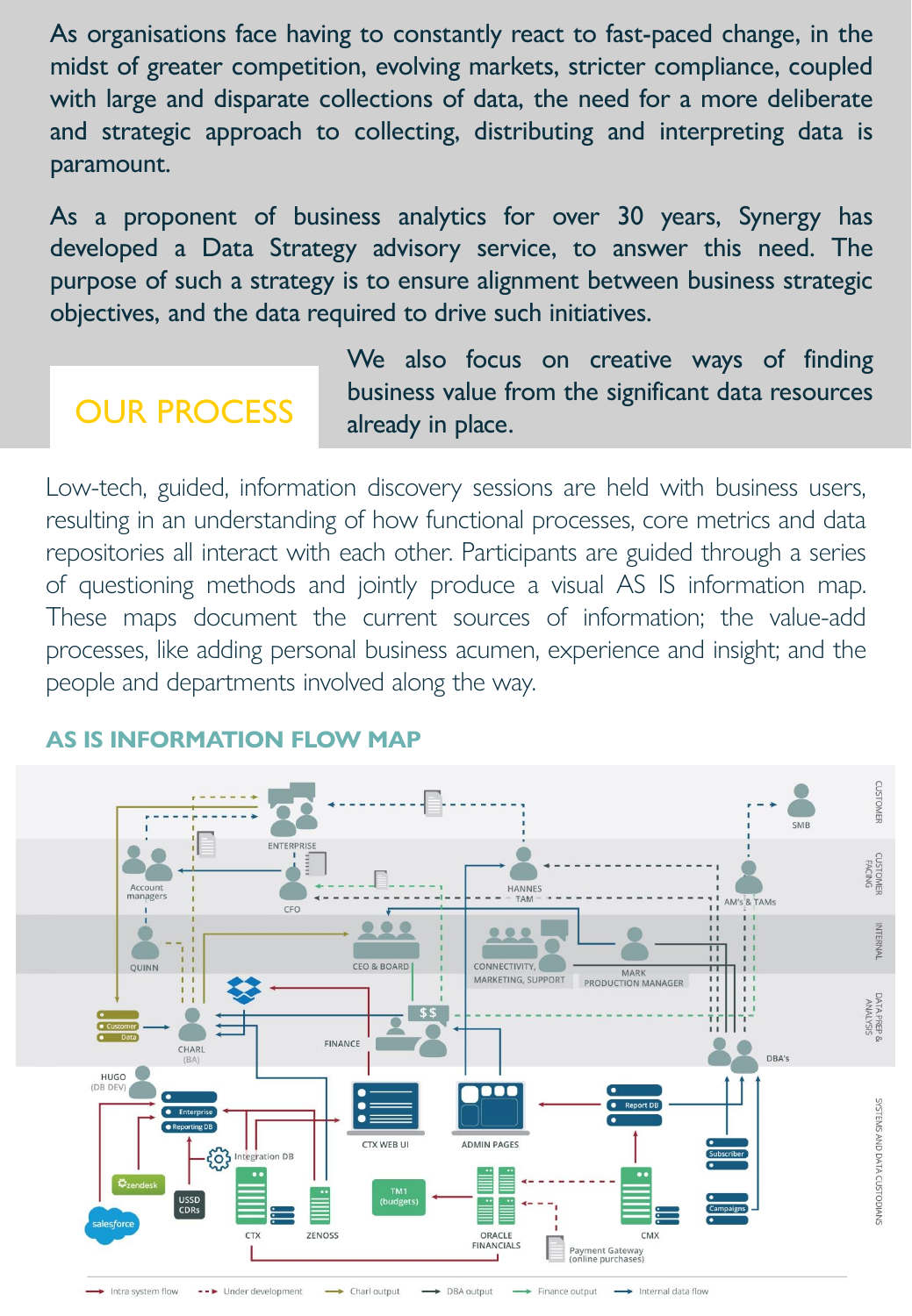<span id="page-2-0"></span>We use learnings borrowed from systems thinking and critical thinking to understand the interaction of data, information, strategy, process and people across the business, in order to propose a relevant and pragmatic Analytics Roadmap.

Depending on your requirement, we produce a fully detailed, enterprise, business analytics strategy covering principles within six core pillars: Business Alignment People | Process | Data | Technology | Transition

Areas requiring particular attention are unpacked, with suggested guidelines appropriate for the different audiences across the enterprise.

#### INPUTS

Typically a 2-week exercise, the first week involves discovery sessions with key individuals in the business as well as IT.

It is preferable to meet with a range of about 5 to 7 business users from a variety [of](#page-3-0) functional areas.

We would also require a few discussions with representatives from any existing DBAs, business intelligence, data warehousing or data scientist teams if possible. It may be necessary to meet with network or server administrators too, depending on the environment.

### OUTPUTS

| Information map          | Visualisation a high level flows and connections of data                    |
|--------------------------|-----------------------------------------------------------------------------|
| Roadmap                  | A one-pager heatmap, highlighting areas of priority across 6 key<br>domains |
| <b>Detailed Strategy</b> | A detailed document, including key obstacles and suggested<br>resolutions   |
| <b>Transition Plan</b>   | Highlighting areas of change facilitation, training and support             |

COST Filis advisory service is provided for a once-off fee of R88 000.00 excl VAT.